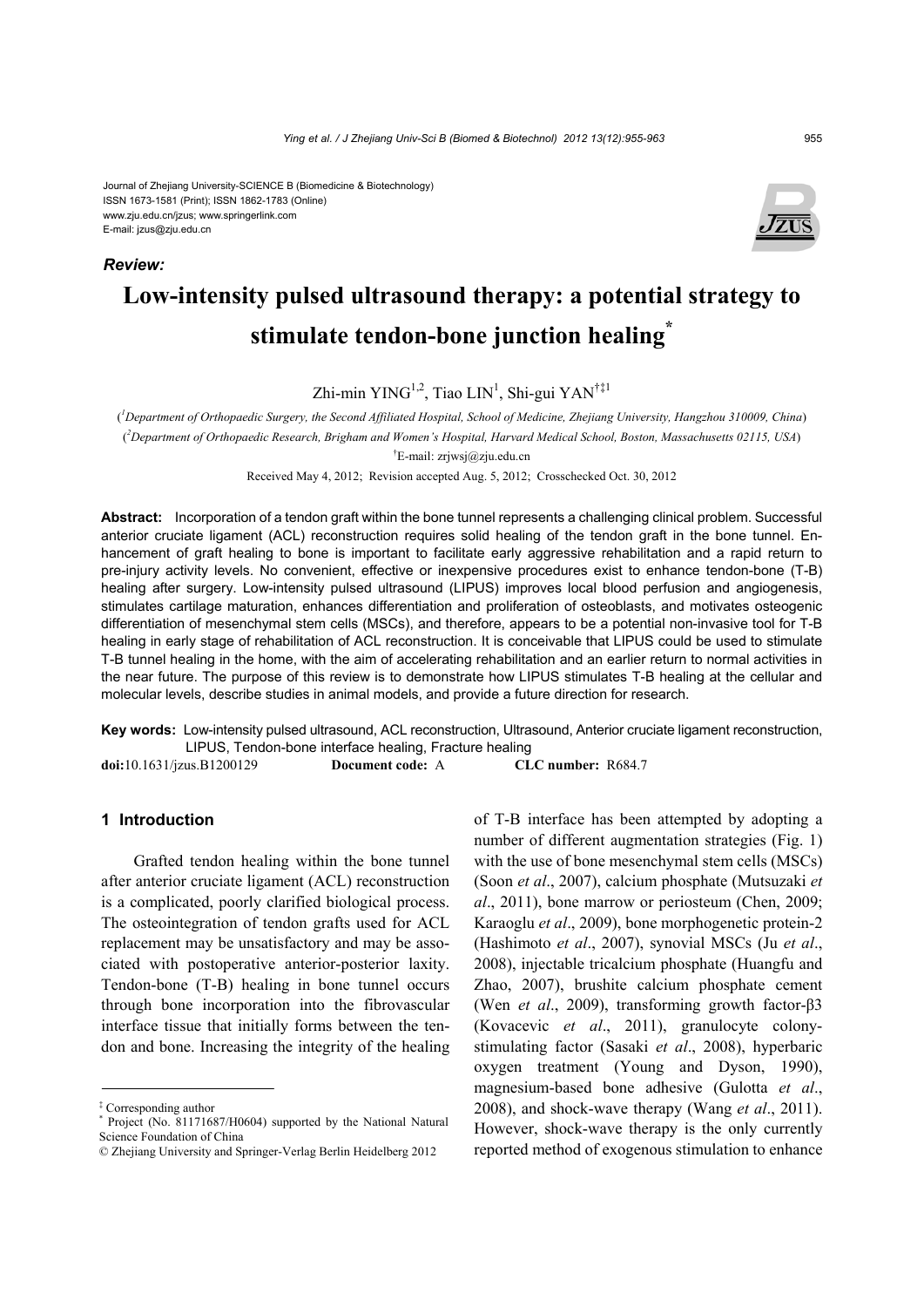

**Fig. 1 Various strategies employed for stimulating T-B junction healing**

early healing between the grafted tendon and bone tunnel. These augmentation approaches are timeconsuming, inconvenient, and expensive, and a profound knowledge is required for the surgery. Furthermore, some of these approaches are still at the laboratory research stage, and have not been implemented in routine clinical practice. Low-intensity pulsed ultrasound (LIPUS), with stimulation at  $30 \text{ mW/cm}^2$ , is an established, widely applied, and Food and the Drug Administration (FDA) approved intervention for enhancing bone healing in fractures and non-unions (El-Mowafi and Mohsen, 2005; Angle *et al*., 2011). LIPUS is a nondestructive modality in which mechanical energy is transmitted transcutaneously as high-frequency acoustical pressure waves into biological tissues (Qin *et al*., 2006a). Absorption of the ultrasound energy depends on the attenuation and absorption of the tissue as the ultrasound waves pass through. LIPUS provides an immediate mechanical stimulation for osteoblast proliferation, endochondral ossification, and enhancement of mineralization in vitro (Doan *et al*., 1999; Reher *et al*., 2002; Leung *et al*., 2004). Better T-B renovation at the interface has been found experimentally due to progressive ingrowths of collagen fibers, mineralization, and maturation of the healing tissue at the T-B reattachment site (Rodeo *et al*., 1993; Qin *et al*., 1999; Leung *et al*., 2002). Accordingly, we conclude that LIPUS is not only capable of enhancing osteogenesis and maturation of tendon scar tissue, but also of restoring the fibro cartilage zone at the tendon graft-bone junction after ACL reconstruction.

#### **2 Overview of T-B healing**

The T-B junction has been described in humans and many animal models as healing between tendon and bone (Rodeo *et al*., 1993; Clark and Stechschulte, 1998; Demirag *et al*., 2005; Kanazawa *et al*., 2006). The T-B interface has been divided into direct and indirect categories. The direct interface is composed of tendon, unmineralized fibrocartilage, mineralized fibrocartilage, and bone; the indirect interface consists of tendon, Sharpey's fibers, and bone. Several studies have investigated T-B histology in human patients after revisional ACL surgery (Petersen and Laprell, 2000; Robert *et al*., 2003). Fracture healing progress is generally divided into inflammatory, soft callus, hard callus, and remodeling stages. At the T-B junction, the bone tunnel serves as the "fresh fracture" site, and the repair process resembles the first three of four typical bone healing steps, including an initial inflammatory stage, a stage of newly formed bone with regenerated fibrocartilage zone-like structure, and a stage characterized by woven bone remodeling and maturation of the fibrocartilaginous junction (Wong *et al*., 2003). The reparative phase begins within 4–5 d after the fracture. Pluripotent MSCs invade the area and differentiate into fibroblasts, chondroblasts, and osteoblasts. These cells are responsible for the formation of a soft fracture callus and subsequently of woven bone penetrating into the graft. Many factors, both local and systemic, have been associated with the process of T-B healing.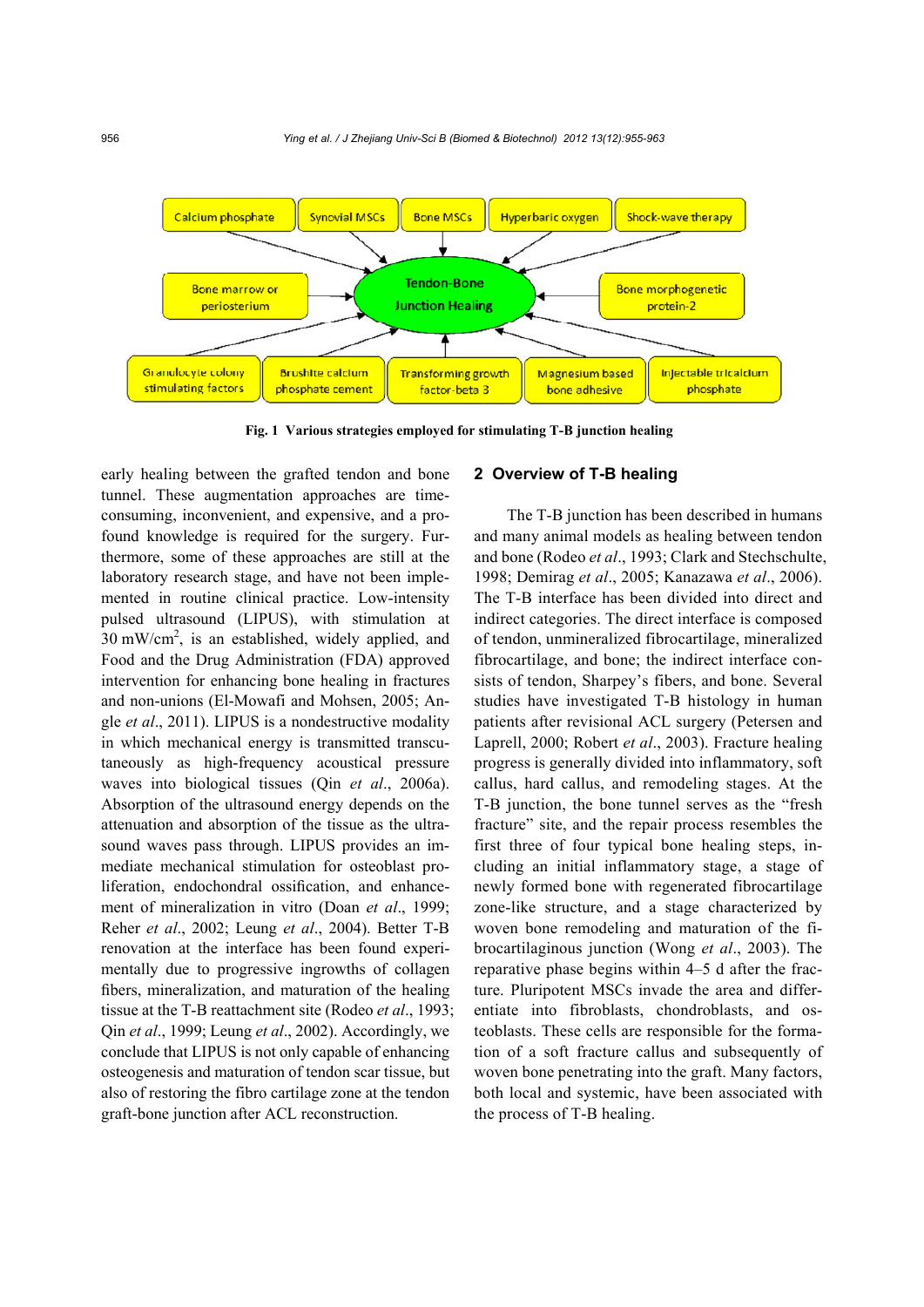## **3 Bioeffects of LIPUS**

#### **3.1 Angiogenesis**

Sufficient vascular invasion is a fundamental prerequisite for endochondral bone formation, fracture healing, and soft tissue repair (Bolander, 1992). LIPUS increases local blood circulation and stimulates angiogenesis both in vivo and in vitro. Therapeutic ultrasound, at an intensity of 0.1  $W/cm<sup>2</sup>$ special average temporal average (SATA), directly stimulates the formation of new blood vessels in full-thickness excised lesions in the flank skin of adult rats (Young and Dyson, 1990). By 5 d after injury, there were more blood vessels in equivalent areas of the granulation tissue of the ultrasound-treated wounds compared with the control ones. It is reported that therapeutic ultrasound can significantly stimulate the production of angiogenesis-related cytokines such as interleukin-8, basic fibroblast growth factor (bFGF), and vascular endothelial growth factor (VEGF). Both ultrasound machines produced significant results: the best intensities were 15 and 30 mW/cm2 SATA with 45 kHz ultrasound, and 0.1 and 0.4 W/cm<sup>2</sup> SATA with 1 MHz ultrasound (Reher *et al*., 1999). Further studies show that LIPUS significantly elevates VEGF-A expression in human osteoblasts mediated by nitric oxide (NO) and hypoxia-inducible factor-1α (Wang *et al*., 2004). Therefore, LIPUS stimulates healing at the T-B junction by improving tissue perfusion and angiogenesis (Figs. 2a–2d).

#### **3.2 Cartilage maturation**

Several investigations have confirmed that LIPUS stimulates osteogenesis during bone growth and repair (Warden *et al*., 2000; Nolte *et al*., 2001; Rubin *et al*., 2001). A significant increase in bone collar volume and percentage of calcified cartilage is found as a result of ultrasound treatment with LIPUS  $(30 \text{ mW/cm}^2$ ; 1.5 MHz) for 20 min/d for a period of 3 or 6 d; however, the number of cells does not change significantly. These results indicate that the stimulatory effect of LIPUS on endochondral ossification is due to stimulation of bone cell differentiation and calcified matrix production, but not to change cell proliferation (Korstjens *et al*., 2004). These findings are in agreement with reports on ultrasound stimulation of fracture healing (Shimazaki *et al*., 2000). The hard callus area, the bone mineral density (BMD), and mechanical testing results, were significantly greater in those receiving LIPUS  $(30 \text{ mW/cm}^2, 20 \text{ min daily})$ compared with the control group. The bone tunnel in the surgery of ACL reconstruction acts as a fresh fracture site drilling during cruciate ligament reconstruction, may be the most sensitive area for LIPUS treatment to stimulate cartilage maturation.

## **3.3 Osteoblasts growth**

The specific mechanisms by which ultrasound stimulation works on bone cell activities are still unknown. However, in terms of the physical mechanism, ultrasound provides a mechanical force to the



**Fig. 2 Bioeffects of the LIPUS enhancing the healing of the T-B interface** 

(a) Accelerating angiogenesis through stimulating the production of angiogenesis-related cytokines; (b) Stimulating cartilage maturation by bone cell differentiation and calcified matrix production; (c) Enhancing osteoblast growth through nutrient exchange and regulating correlative signal molecules; (d) Motivating MSCs osteogenic differentiation by upregulating chondrogenic differentiation of MSCs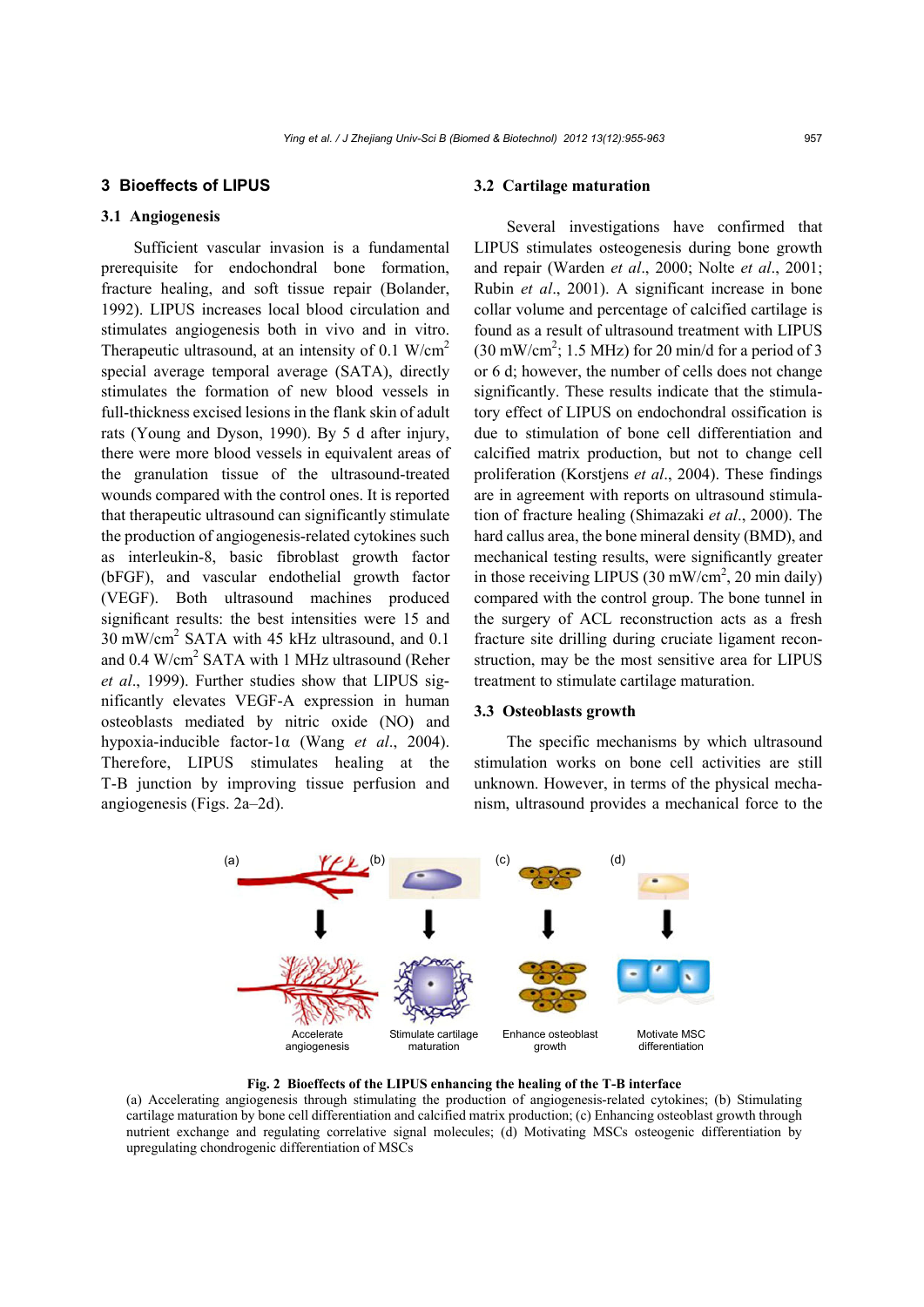cellular system. It is shown that the acoustic cavitations induced by ultrasound are considered to be strongly dependent on ultrasound frequency (Yoichiro *et al*., 2005). Through the cavitation effect and mechanical perturbation, LIPUS increases cell membrane permeability (Liu *et al*., 2006; Cai *et al*., 2007) either directly by mechanical deformation of the cell membrane, or indirectly by an electrical effect caused by cell deformation (Sun *et al*., 2001). The exact physical mechanisms underpinning cell membrane change are not fully understood. The effects of ultrasound alone or in combination with externally administered microbubbles are likely associated with the generation of shockwaves and microjets (Ohl *et al*., 2006; Juffermans *et al*., 2008) and with acoustic microstreaming (Karshafian *et al*., 2009). Furthermore, LIPUS stimulates the growth of bacteria and physiological cells by increasing the rate of oxygen and nutrient transport to the cells and by increasing the rate of transport of waste of products away from cells (Pitt and Ross, 2003). Another report indicates that ultrasound exposure increases prostaglandin E2 (PGE2) synthesis by upregulating cyclooxygenase-2 messenger RNA (mRNA) in osteoblasts (Kokubu *et al*., 1999), where PGE2 is a potent inflammation mediator and is also involved in bone remodeling. It is reasonable that LIPUS also has the potential to boost osteoblast permeability, promote the transportation of oxygen and nutrients into osteoblasts, and enhance osteoblast growth.

#### **3.4 MSC osteogenic differentiation**

MSCs are multipotent stem cells that differentiate into a variety of cell types including osteoblasts, chondrocytes, and adipocytes. However, the degree to which the culture will differentiate varies among individuals and according to how differentiation is induced, e.g., chemically vs. mechanically, or physically. Lim *et al*. (2004) reported that coating hamstring tendon grafts with MSCs resulted in healing through an intervening zone of cartilage resembling the chondral enthesis of normal ACL insertions, rather than collagen fibers and scar tissue. It has been reported that LIPUS could provide a promising micromechanical signal for MSC chondrogenesis in vivo and it strongly indicates that LIPUS preconditioning in vitro could be an effective cue to upregulate chondrogenic differentiation of MSCs in vivo (Cui *et al*., 2007). The LIUS treatment of MSCs increased matrix formation, chondrogenic markers' expression such as collagen type II, the expression of tissue inhibitor of metalloprotease-2, and the capacity to maintain the chondrogenic phenotypes in a monolayer culture (Lee *et al*., 2006). Therefore, it can be concluded that LIPUS increases MSC osteogenic differentiation, enhances viability, and ultimately accelerates remodeling of T-B healing.

## **4 Physical mechanisms of LIPUS**

LIPUS is recommended for a daily application of about 20 to 30 min for acceleration of fracture healing, treatment of delayed or nonunion and bone lengthening (Busse *et al*., 2009). The potential biological actions of ultrasound result from two major mmechanisms: thermal effect and mechanical effect (non-thermal).

## **4.1 Thermal effect**

When ultrasonic waves propagate in the body, ultrasonic energy is absorbed at a rate proportional to the density of the tissue. Absorption of the ultrasound signal results in an increase in the temperature of the body tissue (Liu *et al*., 2010). While this thermal effect is rather small for low frequency ultrasonic waves, some enzymes, such as matrix metalloproteinase-1 and collagenase, are exquisitely sensitive to small changes in temperature (Welgus *et al*., 1981). Thermal deactivation is one of the important mechanisms in the denaturation of enzymes.

#### **4.2 Acoustic cavitation**

The cavitation phenomenon is the largest nonthermal effect created by ultrasound energy (Doktycz and Suslick, 1990; Prozorov *et al*., 2004). Cavitation is considered to be a main mechanism for causing alterations to biological tissues, especially increased membrane permeability (Sivakumar *et al*., 2005). There are two different types of cavitations: stable cavitation and transient cavitation. The former produces bubbles, which present for a great number of acoustical cycles and the radius of every bubble varies about an equilibrium value. The later forms bubbles which oscillate in an unstable manner about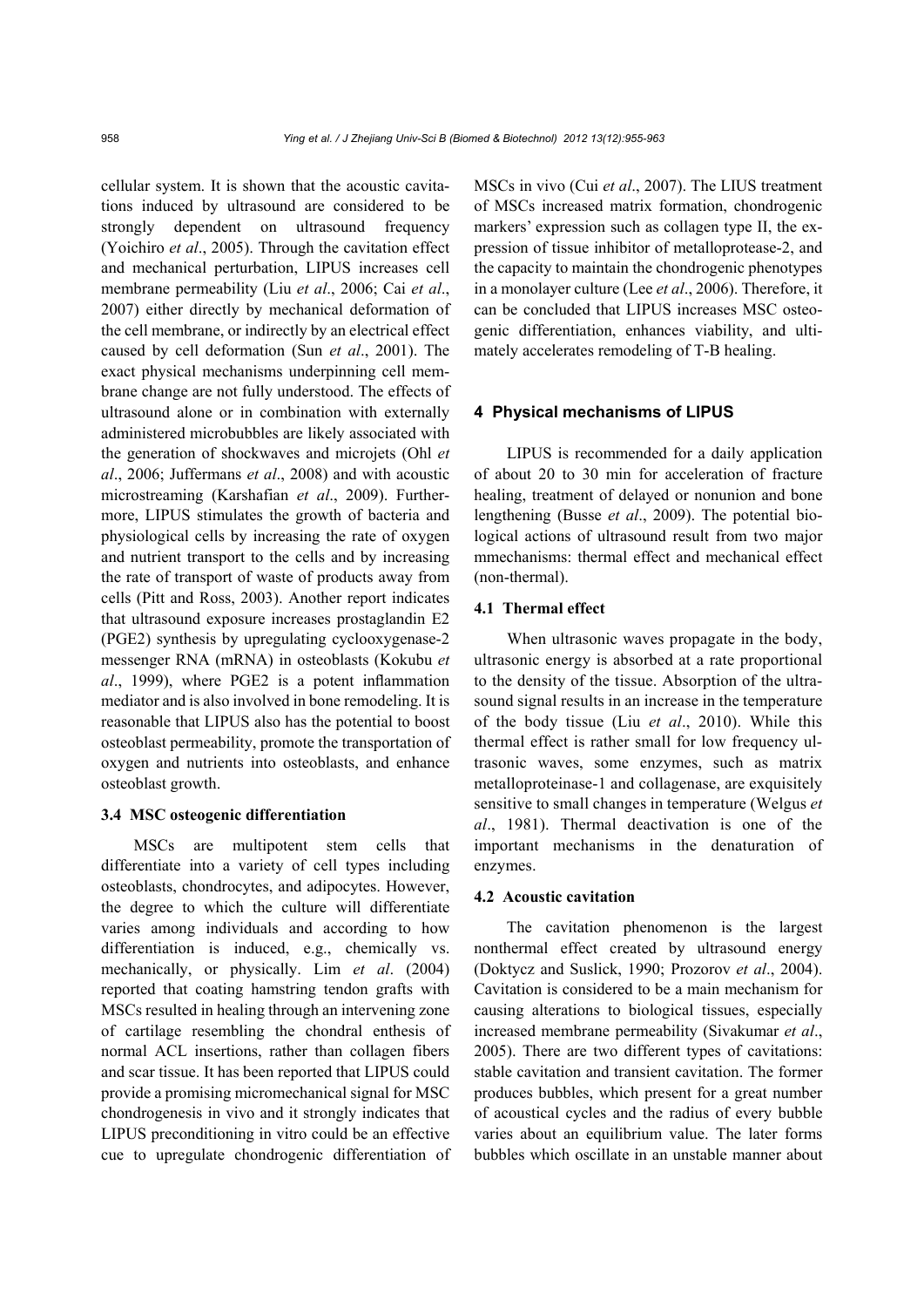their equilibrium, expanding to two or three times their resonant size before collapsing violently during a single compression half cycle (Feril and Kondo, 2004). Transient cavitation actions are supposed to be the primary mechanism of damage to intact cells.

## **4.3 Mass transfer enhancement**

Ultrasound enhances the movement of the liquid medium which precipitates mass transfer and reaction rates in both multiphase and homogeneous systems (Bar, 1988). The boundary layer, the membrane and/or cell wall, and the cytosol are the three main areas where this process takes place. It has been accepted that the vibratory gas bubble generated around an acoustic field a circulatory liquid motion referred to as a microstreaming. This fact leads to the flux of reagents to the active site of the enzyme or to the cell and the flux of the reaction products to the medium respectively, ultimately increasing the turnover quantity.

#### **5 In vivo evidence of LIPUS for T-B healing**

How to stimulate bone formation and enhance mineralization at the T-B junction is of clinical importance. One of the possible approaches is to use biophysical intervention, such as LIPUS, mechanical stimuli, and electromagnetic fields. These modalities serve to accelerate healing of bone fractures and soft tissue. LIPUS exerts its effect on fracture healing (Einhorn, 1995; Hadjiargyrou *et al*., 1998) by mechanical signal transduction and the induction of gene expression, the activation of enzymes in response to heat energy, increased vascularity at the fracture site, modulation of intracellular calcium signaling, and enhanced cartilage calcification and maturation. Most studies to date have investigated the effect of LIPUS on T-B healing using the standard partial patellectomy rabbit model, but very few studies have used the rabbit model of ACL reconstruction (Table 1). Furthermore, there is no clinical evidence evaluating the effect of LIPUS on T-B healing. However, all of the animal researches to date have showed that LIPUS significantly enhances T-B healing at different early stages, compared with results in a control group (Lu *et* 

*al*., 2006; Qin *et al*., 2006a; 2006b; Walsh *et al*., 2007; Lu *et al*., 2008; Lu C.C. *et al*., 2009; Lu M.H. *et al*., 2009; Lovric *et al*., 2012).

# **6 Limitations of the current study and future perspectives**

ACL reconstruction using semitendinosus and gracilis tendons has become popular in recent years. However, failure to incorporate the biological graft into the bone tunnel continues to occur (George *et al*., 2006). ACL reconstruction requires that the tendon grafts heal in a surgically created bone tunnel. LIPUS, unlike shock waves that may be detrimental to capillaries and the direct current that may cause a skin reaction if planned inappropriately (Chung and Wiley, 2002), shows no adverse effects and good patient compliance (Yan *et al*., 2011). If clinical trial results show a benefit for stimulating the T-B healing, patients could receive physical therapy at home with a portable LIPUS. Moreover, it is rational to extrapolate the LIPUS application to other T-B junction repairs, such as a patellar tendon-patella complex rupture in a comminuted fracture of the patella, Achilles tendon rupture and rotator cuff injuries.

Researches, including in vitro and in vivo have shown encouraging results, with LIPUS able to promote healing at the interface of T-B. The effect on the bone-tendon junction, however, may be primarily on bone. However, current animal model studies do not reproduce the complex intra-articular environment that occurs during the ACL reconstruction in humans, due to the presence of synovial fluid. Furthermore the optimal LIPUS treatment modality for patients undergoing ACL reconstruction surgery is still to be determined. Future studies are not only needed to establish the indications for applying LIPUS but also to identify the effects and appropriate duration of LIPUS in animal model experiments and clinical trials. Adequately high quality evidence in human studies with standardization of intensities and dosages of LIPUS for the T-B junction are needed. It is conceivable that LIPUS could be used to stimulate T-B tunnel healing at home, with the aim of accelerating rehabilitation and an earlier return to normal life.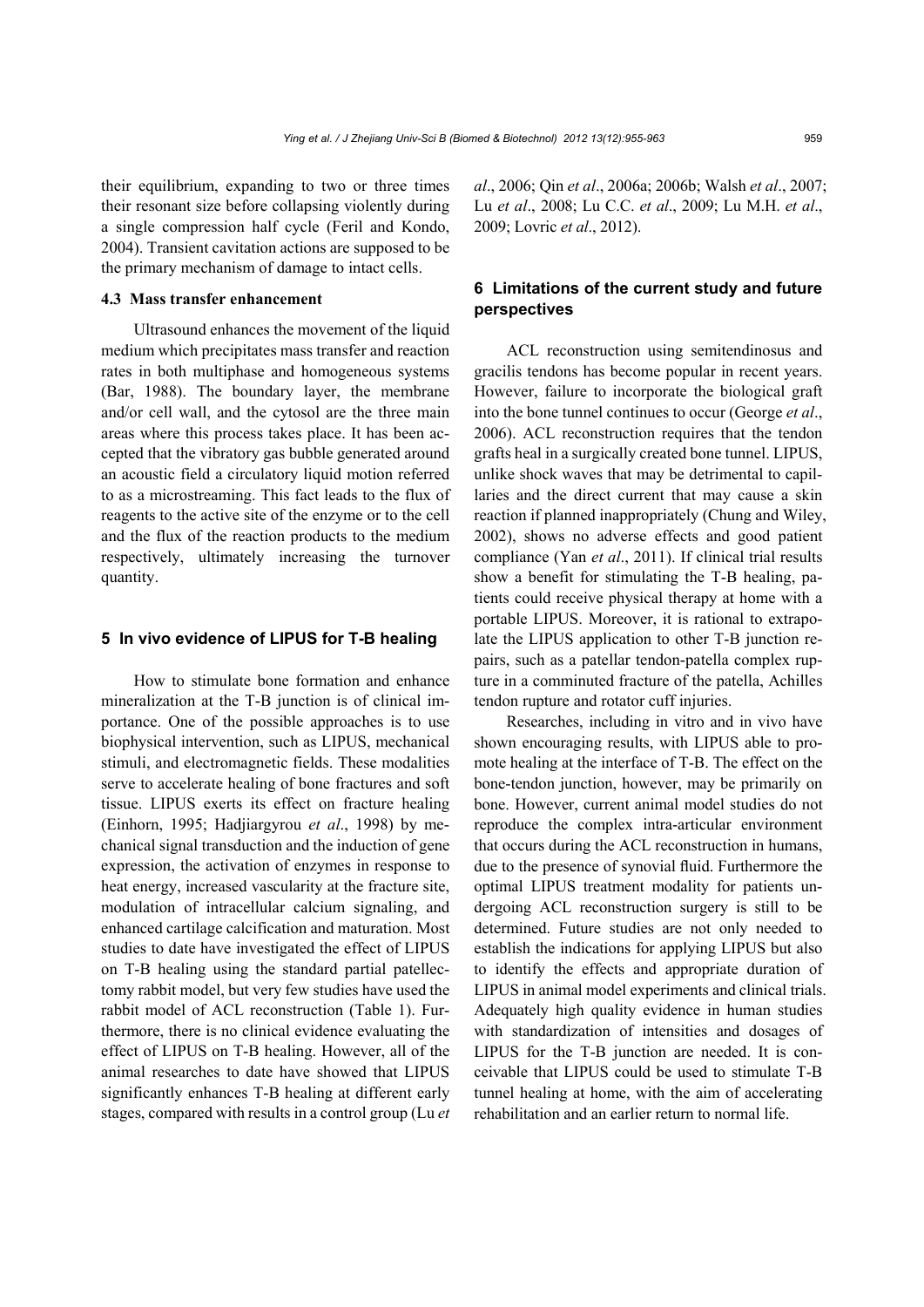|  |  |  | Table 1 In vivo studies evaluating the effectiveness of LIPUS for T-B junction healing |  |  |  |  |  |  |  |  |
|--|--|--|----------------------------------------------------------------------------------------|--|--|--|--|--|--|--|--|
|--|--|--|----------------------------------------------------------------------------------------|--|--|--|--|--|--|--|--|

| Study   | Animal model                       | Treatment     | Outcome                                                                                                                                                                          |
|---------|------------------------------------|---------------|----------------------------------------------------------------------------------------------------------------------------------------------------------------------------------|
|         |                                    |               | Lovric Wethers (the infraspinatus 20 min/d Histology: generally a thicker region of newly formed woven bone, morpho-                                                             |
| et al.  | tendon was repaired with for 28 d  |               | logically resembling trabecular bone, with increased osteoblast activity                                                                                                         |
| (2012)  | a transosseous-equivalent          |               | along the bone surface, was noted at the T-B interface in the LIPUS-treated                                                                                                      |
|         | suture-bridge<br>construct         |               | group compared to the controls                                                                                                                                                   |
|         | using medial row and               |               | Immunohistochemistry: expression patterns of VEGF and RUNX2 both                                                                                                                 |
|         | lateral push-in<br>suture          |               | showed a significant difference between the control and the LIPUS-treated                                                                                                        |
|         | anchors)                           |               | groups<br>Lu C.C. Rabbits (the extensor digi- 20 min/d Biomechanical test: at two weeks postoperatively, the mean maximal tensile                                                |
| et al.  | torum longus tendons of            | for $12$      | strength of the LIPUS group was significantly higher than that in the control                                                                                                    |
| (2009)  | rabbits were transplanted          | weeks         | group                                                                                                                                                                            |
|         | into bone tunnels in both          |               | Histological findings: at 12 weeks the T-B interface presented a transition                                                                                                      |
|         | proximal tibias)                   |               | zone of new bone formation from bone to mineralized cartilage and non-                                                                                                           |
|         |                                    |               | mineralized fibrocartilage in the LIPUS group                                                                                                                                    |
| Lu      |                                    |               | Rabbits (established trans- 20 min/d New bone size measured on radiographs: the size of radiographic new bone                                                                    |
| M.H.    | verse partial patellectomy         | for $6$       | from the remaining patella showed that significantly more new bone was                                                                                                           |
| et al.  | was performed in rabbits)          | weeks         | formed in the LIPUS group compared with that in controls at Week 18.                                                                                                             |
| (2009)  |                                    |               | BMD measured by pQCT: the LIPUS treatment group showed significantly                                                                                                             |
|         |                                    |               | higher volumetric BMD in the new bone at Week 6 than that did in the<br>controls                                                                                                 |
|         |                                    |               | Stiffness measured by ultrasound water-jet indentation system: the stiffness of                                                                                                  |
|         |                                    |               | patellar cartilage of LIPUS group was found to be significantly higher than                                                                                                      |
|         |                                    |               | that in controls at postoperative Week 6                                                                                                                                         |
| Lu      | Rabbits                            |               | (standard partial 20 min/d VEGF expression: at Week 4, chondrocytes and osteoblasts expressed sig-                                                                               |
| et al.  | patellectomy was con-              | for $16$      | nificantly more VEGF in the LIPUS group than that in the control group                                                                                                           |
| (2008)  | ducted in rabbits)                 | weeks         | Cartilage formation: an LIPUS treatment group showed significantly thicker                                                                                                       |
|         |                                    |               | fibrocartilage zone when compared with that in the control group at                                                                                                              |
|         |                                    |               | Week 16                                                                                                                                                                          |
| et al.  | tensor tendon autografts           | for $3, 6$ ,  | Walsh Sheeps (single digital ex- 20 min/d Mechanical testing: LIPUS treatment resulted in a significantly greater peak<br>load and stiffer compared with the controls at Week 26 |
| (2007)  | from the right hoof of the         | and 12        | Histology: evidence of new bone at the interface in the LIPUS-treated group at                                                                                                   |
|         | sheeps were transplanted           | weeks         | Week 26 revealed significant differences compared with that in controls                                                                                                          |
|         | into both tibial and               |               |                                                                                                                                                                                  |
|         | femoral bone tunnels)              |               |                                                                                                                                                                                  |
| Lu      |                                    |               | Rabbits (standard partial 20 min/d Biomechanical testing: LIPUS significantly improved the tensile mechanical                                                                    |
| et al.  | patellectomy was con- for 2, 4, 8, |               | properties of the T-B junction compared with that in the control group                                                                                                           |
| (2006)  | ducted in rabbits)                 | and 16        | Histologic analysis: a fluorescence microscopic evaluation revealed earlier                                                                                                      |
|         |                                    | weeks         | and increased newly formed bone at Weeks 8 and 16 in LIPUS treatment<br>specimens compared with that in the control group                                                        |
|         |                                    |               | New bone formation: significantly more newly formed bone was found in                                                                                                            |
|         |                                    |               | the LIPUS group when compared with that in the controls at both Weeks 8                                                                                                          |
|         |                                    |               | and 16                                                                                                                                                                           |
| Qin     | Rabbits<br>(standard)              |               | partial 20 min/d New bone area measured on radiographs: the LIPUS group induced signifi-                                                                                         |
| et al.  | patellectomy was con- for 8 and    |               | cantly more new bone formation when compared with the control at both                                                                                                            |
| (2006a) | ducted in rabbits)                 | 16 weeks      | Weeks 8 and 16                                                                                                                                                                   |
|         |                                    |               | Vickers hardness obtained from micro-indentation: compared with the control                                                                                                      |
|         |                                    |               | group, the Vickers hardness of the newly regenerated fibrocartilage zone,<br>healing tendon, and cartilaginous metaplasia in the LIPUS group was found                           |
|         |                                    |               | to be significantly higher at Week 16                                                                                                                                            |
| Qin     | Rabbits<br>(standard)              |               | partial 20 min/d New bone size measured on radiographs: significant more new bone was                                                                                            |
| et al.  | patellectomy was                   | con-for 8 and | formed in the LIPUS group compared with non-treated controls both at                                                                                                             |
| (2006b) | ducted in rabbits)                 | 16 weeks      | Weeks 8 and 16                                                                                                                                                                   |
|         |                                    |               | BMD measured by pQCT: LIPUS treatment group showed significantly                                                                                                                 |
|         |                                    |               | higher volumetric BMD in new bone at Week 8 compared with the control                                                                                                            |
|         |                                    |               | group                                                                                                                                                                            |
|         |                                    |               | Descriptive histology: fluorescence microscopic observations revealed more<br>xylenol orange labeling compared with calcein green labeling at Week 8                             |
|         |                                    |               | LIPUS-treated sample compared with the control sample                                                                                                                            |

VEGF: vascular endothelial growth factor; RUNX2: runt-related transcription factor 2; BMD: bone mineral density; pQCT: peripheral quantitative computed tomography systems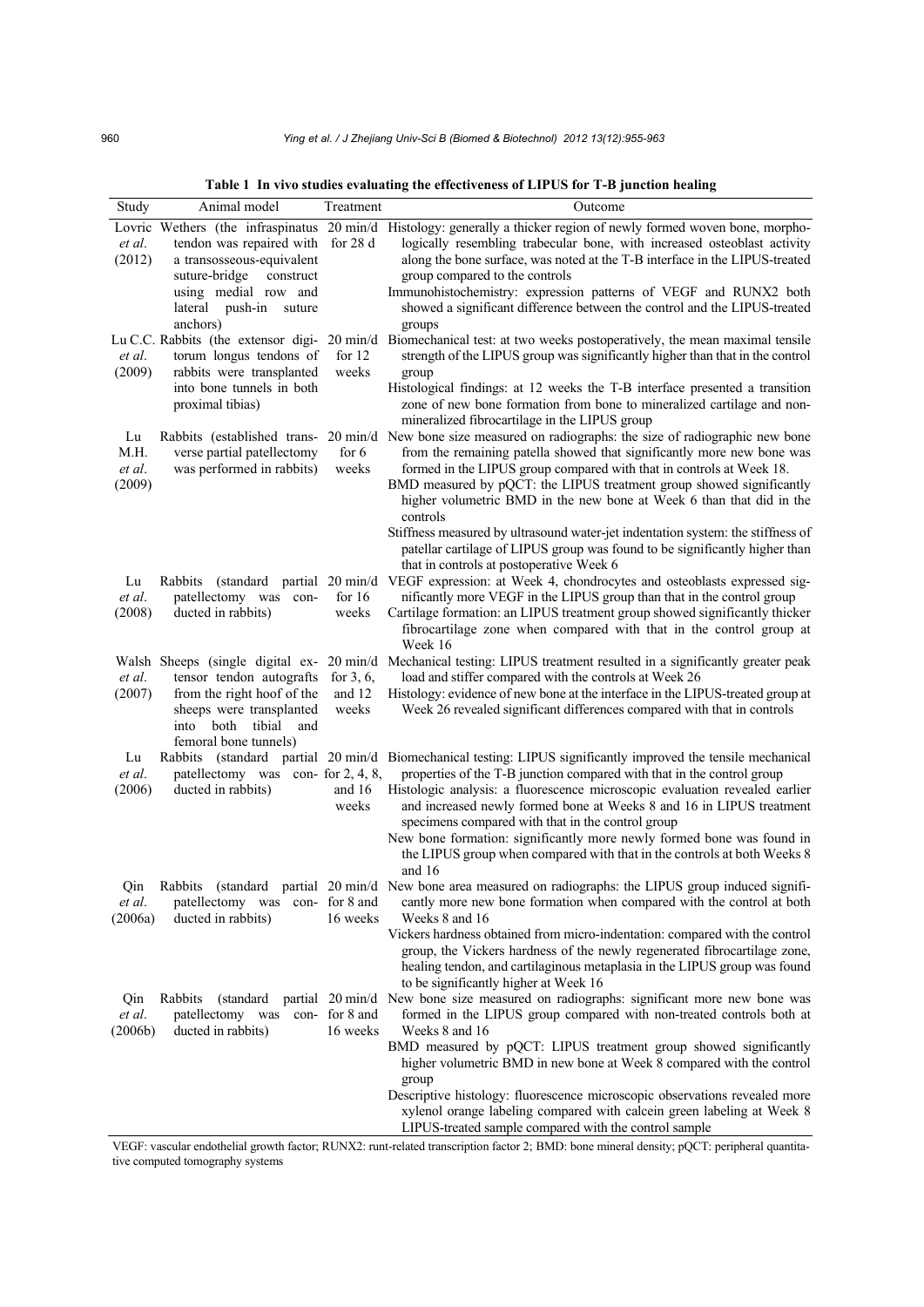#### **References**

- Angle, S.R., Sena, K., Sumner, D.R., Virdi, A.S., 2011. Osteogenic differentiation of rat bone marrow stromal cells by various intensities of low-intensity pulsed ultrasound. *Ultrasonics*, **51**(3):281-288. [doi:10.1016/j.ultras.2010. 09.004]
- Bar, R., 1988. Ultrasound-enhanced bioprocesses: cholesterol oxidation by *Rhodococcus erythropolis*. *Biotechnol. Bioeng.*, **32**(5):655-663. [doi:10.1002/bit.260320510]
- Bolander, M.E., 1992. Regulation of fracture repair by growth factors. *Proc. Soc. Exp. Biol. Med*., **200**(2):165-170.
- Busse, J.W., Kaur, J., Mollon, B., Bhandari, M., Tornetta, P.,3rd, Schunemann, H.J., Guyatt, G.H., 2009. Low intensity pulsed ultrasonography for fractures: systematic review of randomised controlled trials. *BMJ*, **338**:b351. [doi:10.1136/bmj.b351]
- Cai, X.Z., Yan, S.G., Wu, H.B., He, R.X., Dai, X.S., Chen, H.X., Yan, R.J., Zhao, X.H., 2007. Effect of delayed pulsed-wave ultrasound on local pharmacokinetics and pharmacodynamics of vancomycin-loaded acrylic bone cement in vivo. *Antimicrob. Agents Chemother.*, **51**(9):3199-3204. [doi:10.1128/AAC.01465-06]
- Chen, C.H., 2009. Strategies to enhance tendon graft-bone healing in anterior cruciate ligament reconstruction. *Chang Gung Med. J*., **32**(5):483-493.
- Chung, B., Wiley, J.P., 2002. Extracorporeal shockwave therapy: a review. *Sports Med*., **32**(13):851-865. [doi: 10.2165/00007256-200232130-00004]
- Clark, J., Stechschulte, D.J., 1998. The interface between bone and tendon at an insertion site: a study of the quadriceps tendon insertion. *J. Anat.*, **192**(4):605-616. [doi:10. 1046/j.1469-7580.1998.19240605.x]
- Cui, J.H., Park, S.R., Park, K., Choi, B.H., Min, B.H., 2007. Preconditioning of mesenchymal stem cells with low-intensity ultrasound for cartilage formation in vivo. *Tissue Eng*., **13**(2):351-360. [doi:10.1089/ten.2006.0080]
- Demirag, B., Sarisozen, B., Ozer, O., Kaplan, T., Ozturk, C., 2005. Enhancement of tendon-bone healing of anterior cruciate ligament grafts by blockage of matrix metalloproteinases. *J. Bone Joint Surg. Am*., **87**(11):2401-2410. [doi:10.2106/JBJS.D.01952]
- Doan, N., Reher, P., Meghji, S., Harris, M., 1999. In vitro effects of therapeutic ultrasound on cell proliferation, protein synthesis, and cytokine production by human fibroblasts, osteoblasts, and monocytes. *J. Oral. Maxillofac. Surg*., **57**(4):409-419. [doi:10.1016/S0278-2391(99) 90281-1]
- Doktycz, S.J., Suslick, K.S., 1990. Interparticle collisions driven by ultrasound. *Science*, **247**(4946):1067-1069. [doi:10.1126/science.2309118]
- Einhorn, T.A., 1995. Enhancement of fracture-healing. *J. Bone Joint Surg. Am*., **77**(6):940-956.
- El-Mowafi, H., Mohsen, M., 2005. The effect of low-intensity pulsed ultrasound on callus maturation in tibial distraction osteogenesis. *Int. Orthop*., **29**(2):121-124. [doi:10.1007/ s0026-004-0625-3]
- Feril, L.B.Jr., Kondo, T., 2004. Biological effects of low intensity ultrasound: the mechanism involved, and its implications on therapy and on biosafety of ultrasound. *J. Radiat. Res*., **45**(4):479-489. [doi:10.1269/jrr.45.479]
- George, M.S., Dunn, W.R., Spindler, K.P., 2006. Current concepts review: revision anterior cruciate ligament reconstruction. *Am. J. Sports Med*., **34**(12):2026-2037. [doi:10.1177/0363546506295026]
- Gulotta, L.V., Kovacevic, D., Ying, L., Ehteshami, J.R., Montgomery, S., Rodeo, S.A., 2008. Augmentation of tendon-to-bone healing with a magnesium-based bone adhesive. *Am. J. Sports Med*., **36**(7):1290-1297. [doi:10. 1177/0363546508314396]
- Hadjiargyrou, M., McLeod, K., Ryaby, J.P., Rubin, C., 1998. Enhancement of fracture healing by low intensity ultrasound. *Clin. Orthop. Relat. Res*., **355**(Suppl.):S216-S229. [doi:10.1097/00003086-199810001-00022]
- Hashimoto, Y., Yoshida, G., Toyoda, H., Takaoka, K., 2007. Generation of tendon-to-bone interface "enthesis" with use of recombinant BMP-2 in a rabbit model. *J. Orthop. Res*., **25**(11):1415-1424. [doi:10.1002/jor.20447]
- Huangfu, X., Zhao, J., 2007. Tendon-bone healing enhancement using injectable tricalcium phosphate in a dog anterior cruciate ligament reconstruction model. *Arthroscopy*, **23**(5):455-462. [doi:10.1016/j.arthro.2006.12.031]
- Ju, Y.J., Muneta, T., Yoshimura, H., Koga, H., Sekiya, I., 2008. Synovial mesenchymal stem cells accelerate early remodeling of tendon-bone healing. *Cell Tissue Res*., **332**(3):469-478. [doi:10.1007/s00441-008-0610-z]
- Juffermans, L.J., Kamp, O., Dijkmans, P.A., Visser, C.A., Musters, R.J., 2008. Low-intensity ultrasound-exposed microbubbles provoke local hyperpolarization of the cell membrane via activation of BK (Ca) channels. *Ultrasound Med., Biol.*, **34**(3):502-508. [doi:10.1016/j. ultrasmedbio.2007.09.010]
- Kanazawa, T., Soejima, T., Murakami, H., Inoue, T., Katouda, M., Nagata, K., 2006. An immunohistological study of the integration at the bone-tendon interface after reconstruction of the anterior cruciate ligament in rabbits. *J. Bone Joint Surg. Br*., **88**(5):682-687. [doi:10.1302/ 0301-620X.88B5.17198]
- Karaoglu, S., Celik, C., Korkusuz, P., 2009. The effects of bone marrow or periosteum on tendon-to-bone tunnel healing in a rabbit model. *Knee Surg. Sports Traumatol. Arthrosc.*, **17**(2):170-178. [doi:10.1007/s00167-008- 0646-3]
- Karshafian, R., Bevan, P.D., Williams, R., Samac, S., Burns, P.N., 2009. Sonoporation by ultrasound-activated microbubble contrast agents: effect of acoustic exposure parameters on cell membrane permeability and cell viability. *Ultrasound Med. Biol.*, **35**(5):847-860. [doi:10. 1016/j.ultrasmedbio.2008.10.013]
- Kokubu, T., Matsui, N., Fujioka, H., Tsunoda, M., Mizuno, K., 1999. Low intensity pulsed ultrasound exposure increases prostaglandin E2 production via the induction of cyclooxygenase-2 mRNA in mouse osteoblasts. *Biochem.*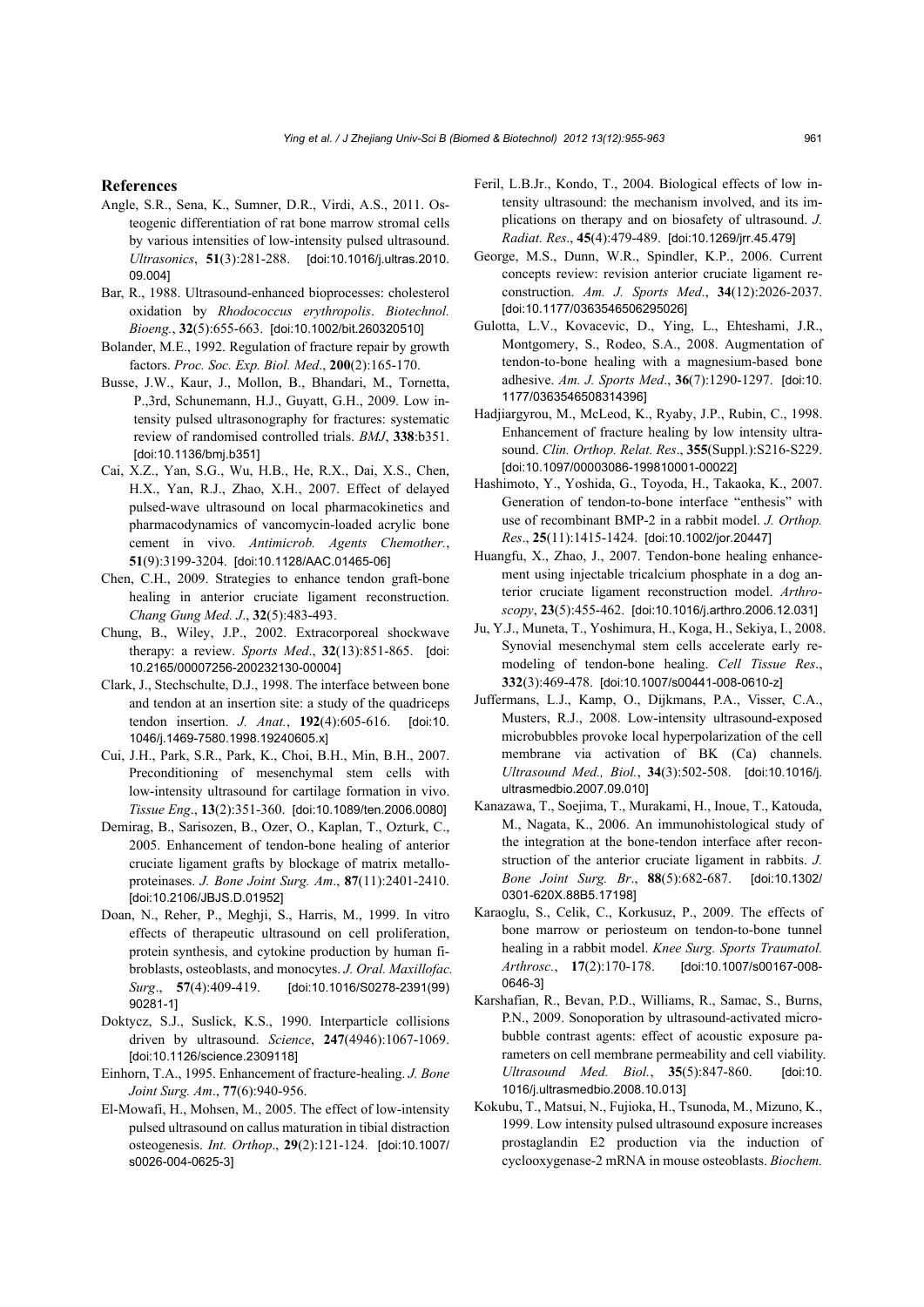*Biophys. Res. Commun*., **256**(2):284-287. [doi:10.1006/ bbrc.1999.0318]

- Korstiens, C.M., Nolte, P.A., Burger, E.H., Albers, G.H., Semeins, C.M., Aartman, I.H., Goei, S.W., Klein-Nulend, J., 2004. Stimulation of bone cell differentiation by low-intensity ultrasound: a histomorphometric in vitro study. *J. Orthop. Res*., **22**(3):495-500. [doi:10.1016/j. orthres.2003.09.011]
- Kovacevic, D., Fox, A.J., Bedi, A., Ying, L., Deng, X.H., Warren, R.F., Rodeo, S.A., 2011. Calcium-phosphate matrix with or without TGF-β3 improves tendon-bone healing after rotator cuff repair. *Am. J. Sports Med*., **39**(4):811-819. [doi:10.1177/0363546511399378]
- Lee, H.J., Choi, B.H., Min, B.H., Son, Y.S., Park, S.R., 2006. Low-intensity ultrasound stimulation enhances chondrogenic differentiation in alginate culture of mesenchymal stem cells. *Artif. Organs*, **30**(9):707-715. [doi:10.1111/j.1525-1594.2006.00288.x]
- Leung, K.S., Qin, L., Fu, L.K., Chan, C.W., 2002. A comparative study of bone to bone repair and bone to tendon healing in patella-patellar tendon complex in rabbits. *Clin. Biomech.*, **17**(8):594-602. [doi:10.1016/S0268-0033(02) 00075-X]
- Leung, K.S., Lee, W.S., Tsui, H.F., Liu, P.P., Cheung, W.H., 2004. Complex tibial fracture outcomes following treatment with low-intensity pulsed ultrasound. *Ultrasound Med. Biol*., **30**(3):389-395. [doi:10.1016/j. ultrasmedbio.2003.11.008]
- Lim, J.K., Hui, J., Li, L., Thambyah, A., Goh, J., Lee, E.H*.*, 2004. Enhancement of tendon graft osteointegration using mesenchymal stem cells in a rabbit model of anterior cruciate ligament reconstruction. *Arthroscopy*, **20**(9): 899-910. [doi:10.1016/j.arthro.2004.06.035]
- Liu, X., Yin, C., Gong, X., Cao, W., 2010. Theoretical and experimental study on temperature elevation behind ribs caused by weakly focused ultrasound. *Ultrasound Med. Biol.*, **36**(10):1704-1712. [doi:10.1016/j.ultrasmedbio. 2010.07.018]
- Liu, Y., Miyoshi, H., Nakamura, M., 2006. Encapsulated ultrasound microbubbles: therapeutic application in drug/gene delivery. *J. Control. Release*, **114**(1):89-99. [doi:10.1016/j.jconrel.2006.05.018]
- Lovric, V., Ledger, M., Goldberg, J., Harper, W., Bertollo, N., Pelletier, M.H., Oliver, R.A., Yu, Y., Walsh, W.R., 2012. The effects of low-intensity pulsed ultrasound on tendon-bone healing in a transosseous-equivalent sheep rotator cuff model. *Knee Surg. Sports Traumatol. Arthrosc.*, Epub ahead of print. [doi:10.1007/s00167- 012-1972-z]
- Lu, C.C., Liu, Y.C., Cheng, Y.M., Chih, T.T., Tien, Y.C., 2009. Augmentation of tendon-bone interface healing with low-intensity pulsed ultrasound. *Orthopedics*, **32**(3):173. [doi:10.3928/01477447-20090301-19]
- Lu, H., Qin, L., Fok, P., Cheung, W., Lee, K., Guo, X., Wong, W., Leung, K., 2006. Low-intensity pulsed ultrasound accelerates bone-tendon junction healing: a partial pa-

tellectomy model in rabbits. *Am. J. Sports Med*., **34**(8):1287-1296. [doi:10.1177/0363546506286788]

- Lu, H., Qin, L., Cheung, W., Lee, K., Wong, W., Leung, K., 2008. Low-intensity pulsed ultrasound accelerated bone-tendon junction healing through regulation of vascular endothelial growth factor expression and cartilage formation. *Ultrasound Med. Biol*., **34**(8):1248-1260. [doi:10.1016/j.ultrasmedbio.2008.01.009]
- Lu, M.H., Zheng, Y.P., Huang, Q.H., Lu, H.B., Qin, L., 2009. Low Intensity Pulsed Ultrasound Increases the Mechanical Properties of the Healing Tissues at Bone-Tendon Junction. Engineering in Medicine and Biology Society, 2009. EMBC 2009. Annual International Conference of the IEEE, p.2141-2144. [doi:10. 1109/IEMBS.2009.5333960]
- Mutsuzaki, H., Sakane, M., Fujie, H., Hattori, S., Kobayashi, H., Ochiai, N., 2011. Effect of calcium phosphatehybridized tendon graft on biomechanical behavior in anterior cruciate ligament reconstruction in a goat model: novel technique for improving tendon-bone healing. *Am. J. Sports Med*., **39**(5):1059-1066. [doi:10.1177/ 0363546510390427]
- Nolte, P.A., van der Krans, A., Patka, P., Janssen, I.M., Ryaby, J.P., Albers, G.H., 2001. Low-intensity pulsed ultrasound in the treatment of nonunions. *J. Trauma.*, **51**(4):693-702; discussion 702-703. [doi:10.1097/00005373-200110000- 00012]
- Ohl, C.D., Arora, M., Ikink, R., de Jong, N., Versluis, M., Delius, M., Lohse, D*.*, 2006. Sonoporation from jetting cavitation bubbles. *Biophys. J*., **91**(11):4285-4295. [doi: 10.1529/biophysj.105.075366]
- Petersen, W., Laprell, H., 2000. Insertion of autologous tendon grafts to the bone: a histological and immunohistochemical study of hamstring and patellar tendon grafts. *Knee Surg. Sports Traumatol. Arthrosc.*, **8**(1):26-31. [doi:10.1007/s001670050006]
- Pitt, W.G., Ross, S.A., 2003. Ultrasound increases the rate of bacterial cell growth. *Biotechnol. Prog.*, **19**(3):1038-1044. [doi:10.1021/bp0340685]
- Prozorov, T., Prozorov, R., Suslick, K.S., 2004. High velocity interparticle collisions driven by ultrasound. *J. Am. Chem. Soc*., **126**(43):13890-13891. [doi:10.1021/ja049493o]
- Qin, L., Leung, K.S., Chan, C.W., Fu, L.K., Rosier, R., 1999. Enlargement of remaining patella after partial patellectomy in rabbits. *Med. Sci. Sports Exerc*., **31**(4):502-506. [doi:10.1097/00005768-199904000-00002]
- Qin, L., Fok, P., Lu, H., Shi, S., Leng, Y., Leung, K*.*, 2006a. Low intensity pulsed ultrasound increases the matrix hardness of the healing tissues at bone-tendon insertion-a partial patellectomy model in rabbits. *Clin. Biomech.*, **21**(4):387-394. [doi:10.1016/j.clinbiomech.2005.11.008]
- Qin, L., Lu, H., Fok, P., Cheung, W., Zheng, Y., Lee, K., Leung, K., 2006b. Low-intensity pulsed ultrasound accelerates osteogenesis at bone-tendon healing junction. *Ultrasound Med. Biol*., **32**(12):1905-1911. [doi:10.1016/ j.ultrasmedbio.2006.06.028]